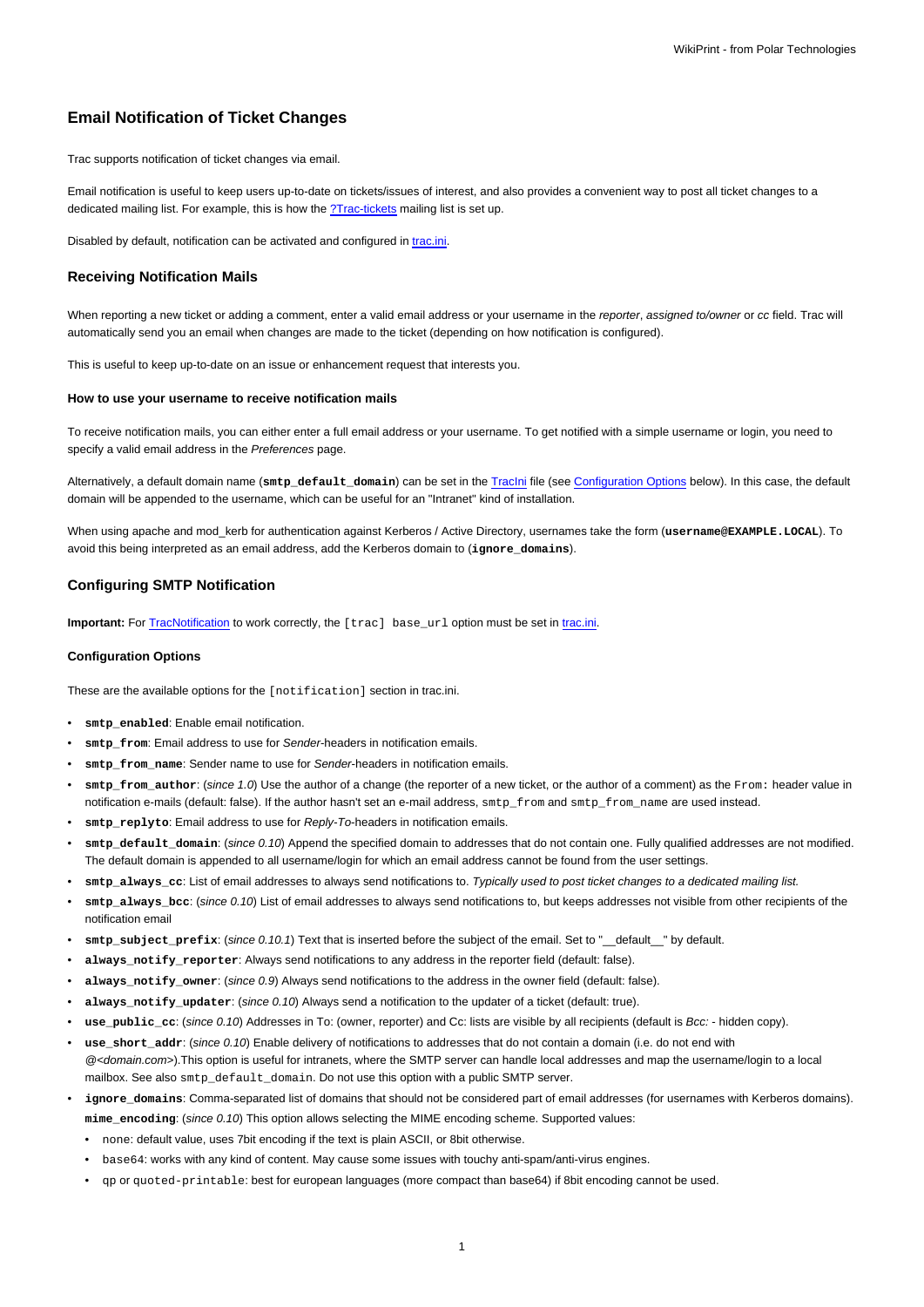- **ticket\_subject\_template**: (since 0.11) A [?Genshi text template](http://genshi.edgewall.org/wiki/Documentation/text-templates.html) snippet used to get the notification subject.
	- **email\_sender**: (since 0.12) Name of the component implementing IEmailSender. This component is used by the notification system to send emails. Trac currently provides the following components:
	- SmtpEmailSender: connects to an SMTP server (default).
	- SendmailEmailSender: runs a sendmail-compatible executable.

Either **smtp\_from** or **smtp\_replyto** (or both) must be set, otherwise Trac refuses to send notification mails.

The following options are specific to email delivery through SMTP.

- **smtp\_server**: SMTP server used for notification messages.
- smtp\_port: (since 0.9) Port used to contact the SMTP server.
- **smtp\_user**: (since 0.9) User name for authentication SMTP account.
- smtp password: (since 0.9) Password for authentication SMTP account.
- use\_tls: (since 0.10) Toggle to send notifications via a SMTP server using [?TLS,](http://en.wikipedia.org/wiki/Transport_Layer_Security) such as GMail.

The following option is specific to email delivery through a sendmail-compatible executable.

• **sendmail\_path**: (since 0.12) Path to the sendmail executable. The sendmail program must accept the -i and -f options.

# **Example Configuration (SMTP)**

[notification] smtp\_enabled = true smtp server = mail.example.com smtp from = notifier@example.com smtp\_replyto = myproj@projects.example.com smtp\_always\_cc = ticketmaster@example.com, theboss+myproj@example.com

## **Example Configuration (sendmail)**

```
[notification]
smtp_enabled = true
email sender = SendmailEmailSender
sendmail_path = /usr/sbin/sendmail
smtp_from = notifier@example.com
smtp_replyto = myproj@projects.example.com
smtp_always_cc = ticketmaster@example.com, theboss+myproj@example.com
```
# **Customizing the e-mail subject**

The e-mail subject can be customized with the ticket\_subject\_template option, which contains a [?Genshi text template](http://genshi.edgewall.org/wiki/Documentation/text-templates.html) snippet. The default value is:

\$prefix #\$ticket.id: \$summary

The following variables are available in the template:

- env: The project environment (see [?env.py](http://trac.edgewall.org/intertrac/source%3A/trunk/trac/env.py)).
- prefix: The prefix defined in smtp\_subject\_prefix.
- summary: The ticket summary, with the old value if the summary was edited.
- ticket: The ticket model object (see [?model.py](http://trac.edgewall.org/intertrac/source%3A/trunk/trac/ticket/model.py)). Individual ticket fields can be addressed by appending the field name separated by a dot, e.g. \$ticket.milestone.

## **Customizing the e-mail content**

The notification e-mail content is generated based on ticket\_notify\_email.txt in trac/templates. You can add your own version of this template by adding a ticket\_notify\_email.txt to the templates directory of your environment. The default looks like this: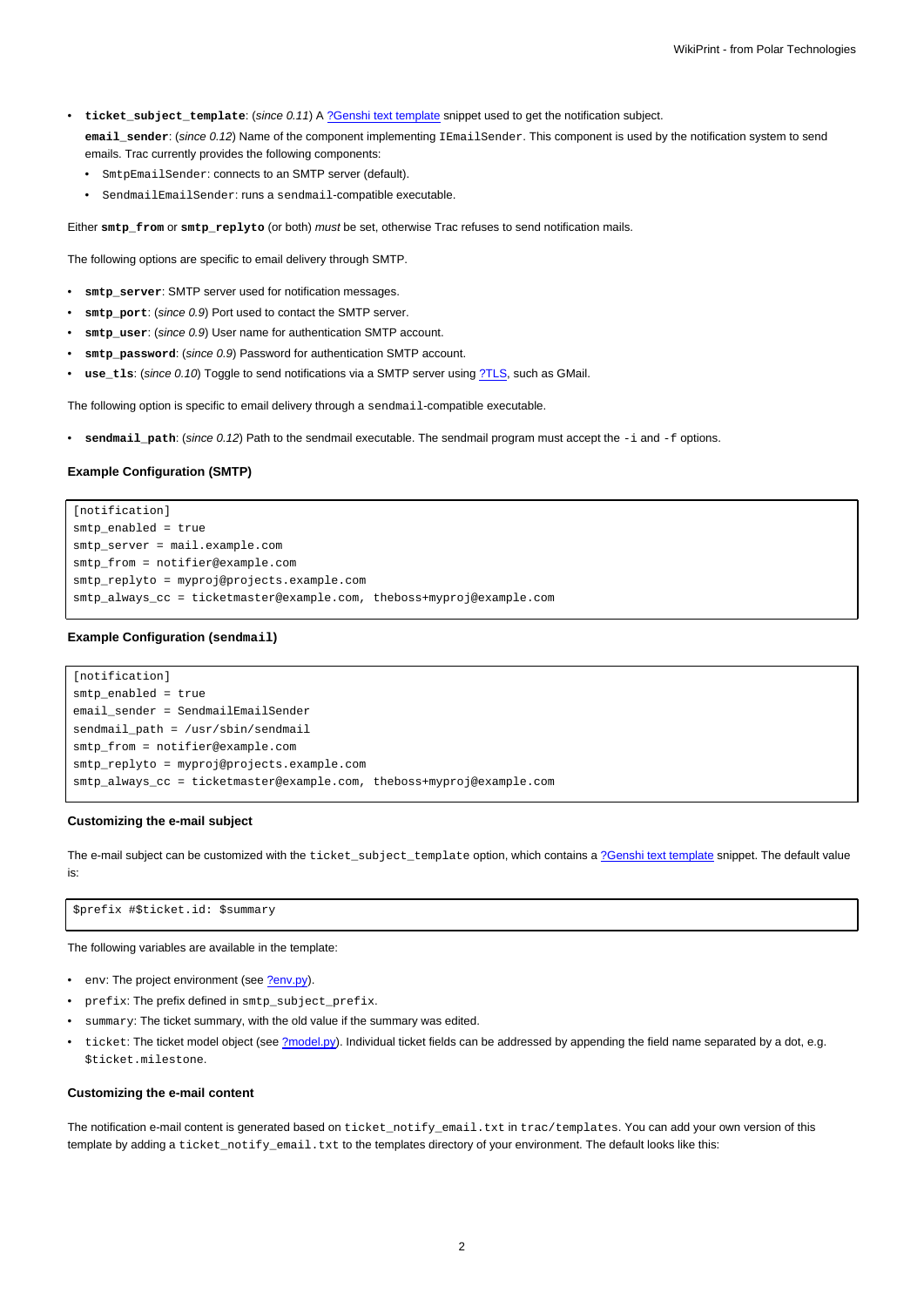```
$ticket_body_hdr
$ticket_props
{% choose ticket.new %}\
\{\text{``when True"\}\}$ticket.description
\{\% \quad \text{end } \$\setminus\\{\text{\textdegree}\} otherwise \text{\textdegree}\}\{\text{\text{*}} \quad \text{if changes\_body \text{\text{*}}}\}\${_('Changes (by %(author)s):', author=change.author)}
$changes_body
\{\ end \}\setminus\{\text{\$ if changes\_descr \$}\}\\{\ if not changes_body and not change.comment and change.author \{\ \}${_('Description changed by %(author)s:', author=change.author)}
\{\frac{1}{6} \qquad \text{end } \frac{1}{6} \}$changes_descr
--
\{\ end \{\}\\{\text{\textdegree}\} if change.comment \{\text{\textdegree}\}${changes_body and _('Comment:') or _('Comment (by %(author)s):', author=change.author)}
$change.comment
\{\ end \{\}\{% end %}\
\{\text{and } \text{}\}\setminus--
${_('Ticket URL: <%(link)s>', link=ticket.link)}
$project.name <${project.url or abs_href()}>
$project.descr
```
# **Sample Email**

```
#42: testing
---------------------------+------------------------------------------------
    Id: 42 | Status: assigned
Component: report system | Modified: Fri Apr 9 00:04:31 2004
Severity: major | Milestone: 0.9
Priority: lowest | Version: 0.6
 Owner: anonymous | Reporter: jonas@example.com
---------------------------+------------------------------------------------
Changes:
* component: changset view => search system
* priority: low => highest
* owner: jonas => anonymous
* cc: daniel@example.com =>
      daniel@example.com, jonas@example.com
* status: new => assigned
Comment:
I'm interested too!
--
Ticket URL: <http://example.com/trac/ticket/42>
My Project <http://myproj.example.com/>
```
# **Customizing e-mail content for MS Outlook**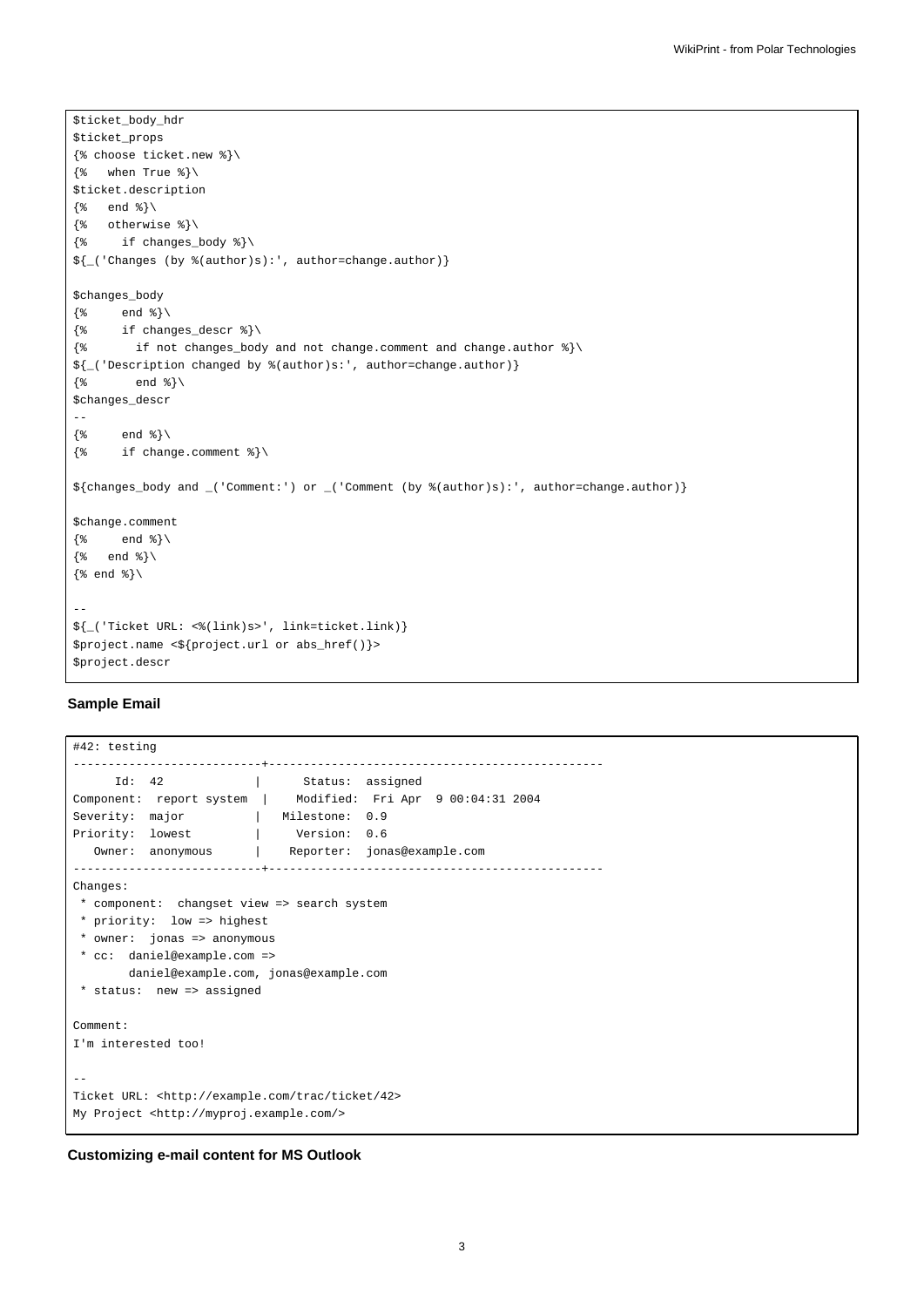Out-of-the-box, MS Outlook normally presents plain text e-mails with a variable-width font; the ticket properties table will most certainly look like a mess in MS Outlook. This can be fixed with some customization of the [e-mail template.](https://meteo.unican.es/trac/wiki/TracNotification#Customizingthee-mailcontent)

Replace the following second row in the template:

\$ticket\_props

with this instead (requires Python 2.6 or later):

```
--------------------------------------------------------------------------
{% with
 pv = [(a[0].strip(), a[1].strip()) for a in [b.split(':') for b in
        [c.strip() for c in
         ticket_props.replace('|', '\n').splitlines()[1:-1]] if ':' in b]];
 sel = ['Reporter', 'Owner', 'Type', 'Status', 'Priority', 'Milestone',
         'Component', 'Severity', 'Resolution', 'Keywords'] %}\
{\frac{\{(n^i\cdot i)(n^i\cdot j)\}}{j}} (format(p[0]+':', ' <12'), p[1]) for p in pv if p[0] in sel)}
\{\frac{1}{6} end \{\}\--------------------------------------------------------------------------
```
The table of ticket properties is replaced with a list of a selection of the properties. A tab character separates the name and value in such a way that most people should find this more pleasing than the default table, when using MS Outlook.

| $#42:$ testing                                             |                   |
|------------------------------------------------------------|-------------------|
| Reporter:                                                  | jonas@example.com |
| Owner:                                                     | anonymous         |
| Type:                                                      | defect            |
| Status:                                                    | assigned          |
| Priority:                                                  | lowest            |
| Milestone:                                                 | 0.9               |
| Component:                                                 | report system     |
| Severity:                                                  | major             |
| Resolution:                                                |                   |
| Keywords:                                                  |                   |
| Changes:                                                   |                   |
| * component: changset view => search system                |                   |
| * priority: low => highest                                 |                   |
| * owner: jonas => anonymous<br>* cc: daniel@example.com => |                   |
| daniel@example.com, jonas@example.com                      |                   |
| * status: new => assigned                                  |                   |

Comment:

I'm interested too!

-- Ticket URL: <http://example.com/trac/ticket/42> My Project <http://myproj.example.com/>

**Important**: Only those ticket fields that are listed in sel are part of the HTML mail. If you have defined custom ticket fields which shall be part of the mail they have to be added to sel, example: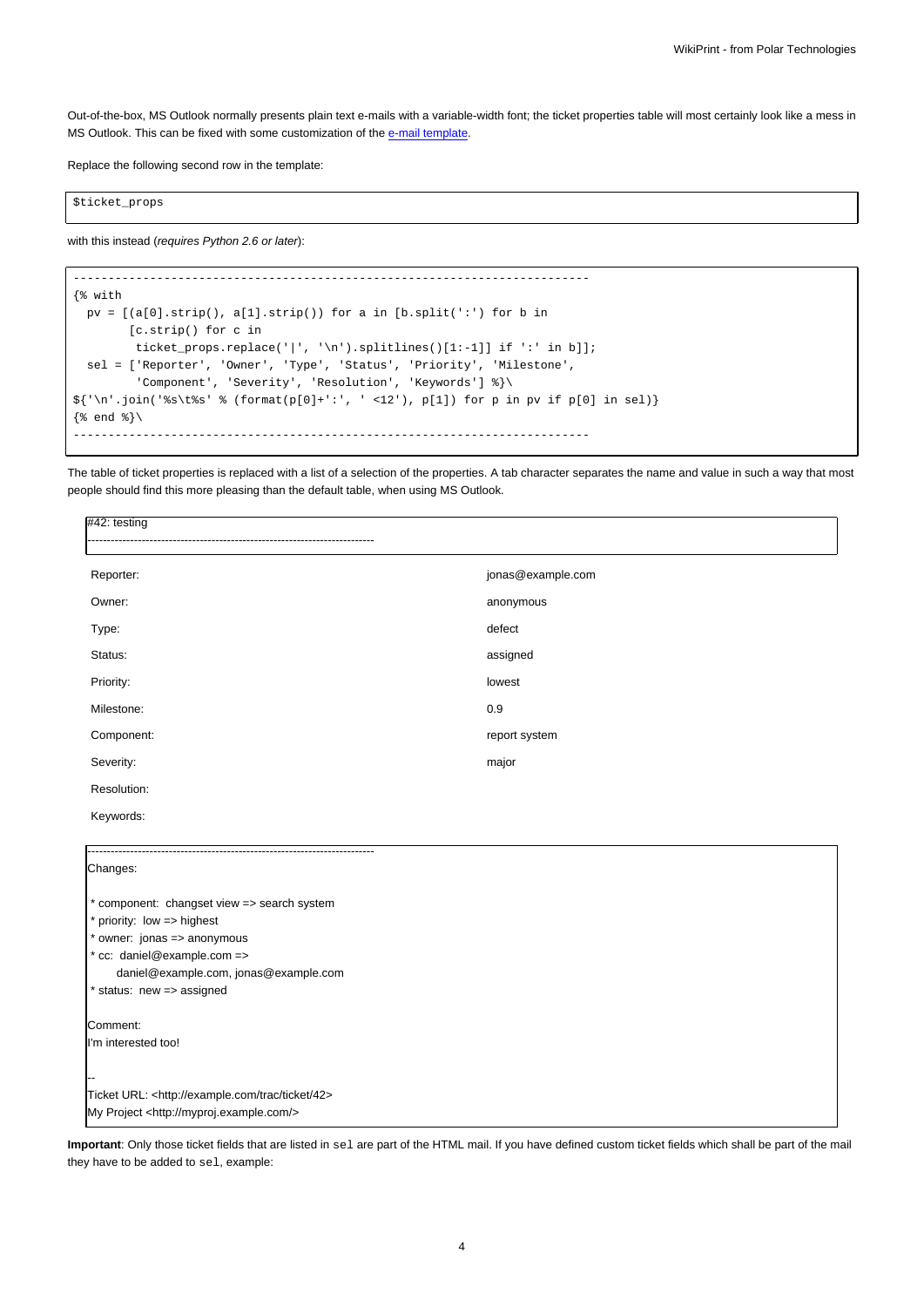```
sel = ['Reporter', ..., 'Keywords', 'Custom1', 'Custom2']
```
However, it's not as perfect as an automatically HTML-formatted e-mail would be, but presented ticket properties are at least readable by default in MS Outlook...

# **Using GMail as the SMTP relay host**

Use the following configuration snippet

```
[notification]
smtp_enabled = true
use_tls = true
mime_encoding = base64
smtp_server = smtp.gmail.com
smtp_port = 587
smtp_user = user
smtp_password = password
```
where user and password match an existing GMail account, i.e. the ones you use to log in on [?http://gmail.com](http://gmail.com)

Alternatively, you can use smtp\_port = 25. You should not use  $\text{sntp\_port} = 465$ . It will not work and your ticket submission may deadlock. Port 465 is reserved for the SMTPS protocol, which is not supported by Trac. See #7107 for details.

# **Filtering notifications for one's own changes**

In Gmail, use the filter:

```
from:(<smtp_from>) (("Reporter: <username>" -Changes) OR "Changes (by <username>)")
```
For Trac .10, use the filter:

```
from:(<smtp_from>) (("Reporter: <username>" -Changes -Comment) OR "Changes (by <username>)" OR "Comment (by <username>)")
```
to delete these notifications.

In Thunderbird, there is no such solution if you use IMAP (see [?http://kb.mozillazine.org/Filters\\_\(Thunderbird\)#Filtering\\_the\\_message\\_body](http://kb.mozillazine.org/Filters_(Thunderbird)#Filtering_the_message_body)).

The best you can do is to set "always\_notify\_updater" in conf/trac.ini to false. You will however still get an email if you comment a ticket that you own or have reported.

You can also add this plugin: [?http://trac-hacks.org/wiki/NeverNotifyUpdaterPlugin](http://trac-hacks.org/wiki/NeverNotifyUpdaterPlugin)

# **Troubleshooting**

If you cannot get the notification working, first make sure the log is activated and have a look at the log to find if an error message has been logged. See [TracLogging](https://meteo.unican.es/trac/wiki/TracLogging) for help about the log feature.

Notification errors are not reported through the web interface, so the user who submit a change or a new ticket never gets notified about a notification failure. The Trac administrator needs to look at the log to find the error trace.

# **Permission denied error**

Typical error message:

```
...
File ".../smtplib.py", line 303, in connect
  raise socket.error, msg
error: (13, 'Permission denied')
```